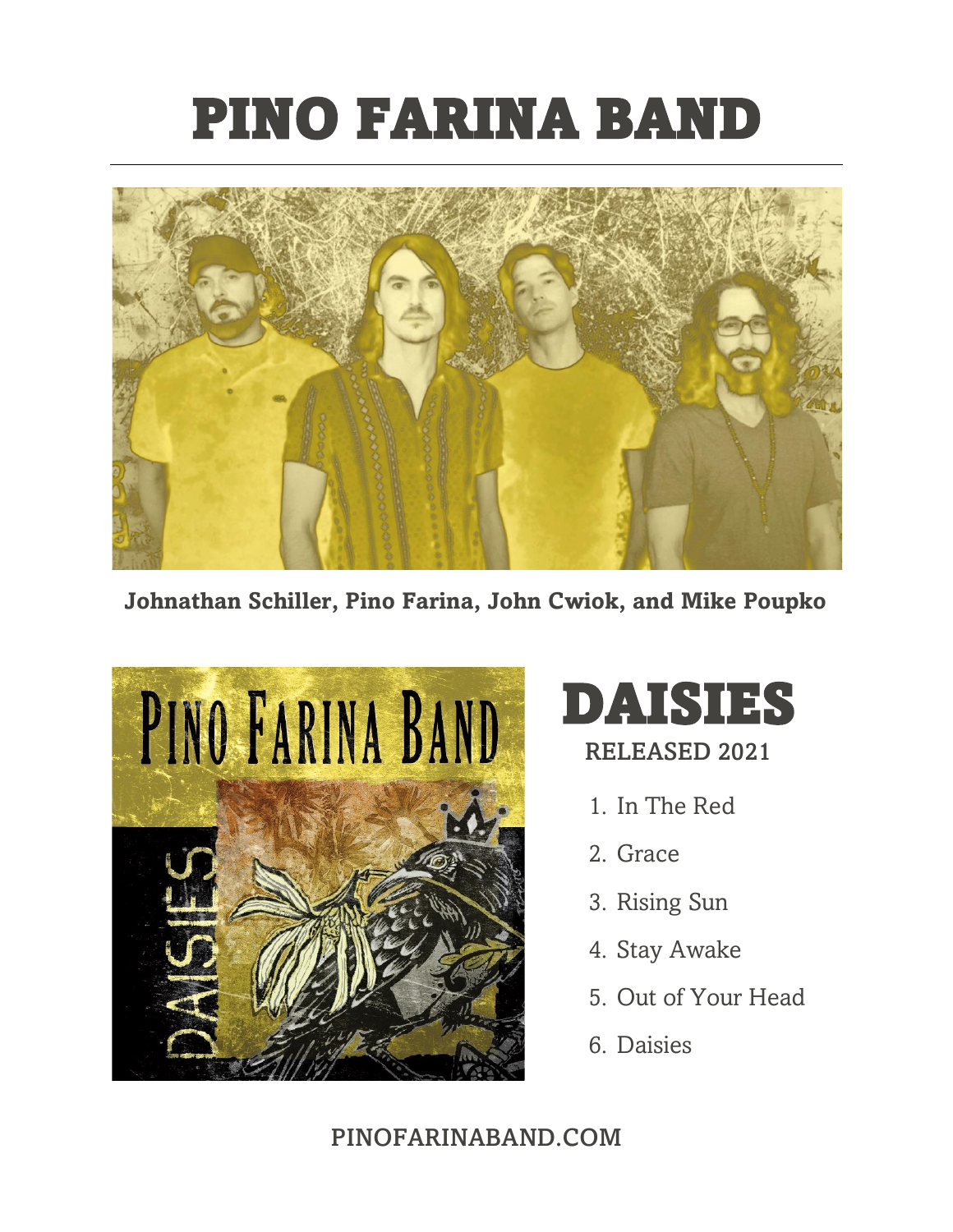## IN THE RED

I'm losing balance, I'm losing sleep This vertigo is overtaking me Dollar for dollar, baby, check by check If we wanna keep living, we've got to live in the, live in the Red It's living in the noise, living in the red

It's 3:30 in the morning and the shutters are banging I need some kind of distraction I'm counting numbers backwards again

But don't you dare call off the party Don't you break off any plans We're gonna take them to the show

Cause it's gonna get better, it's gonna get better baby Hang on to me, everything is gonna be alright Heard the politicians say they're gonna fix everything

But in the meantime, we'll just scrape on by You make the grilled cheese, I'll buy a box of wine Maybe tomorrow we can pay it off on time

I'm losing balance, I'm losing sleep This vertigo is overtaking me Dollar for dollar, baby, check by check If we wanna keep living, we've got to live in the, live in the Red It's living in the noise, living in the red

Living, live in the red, live in the noise Living in the red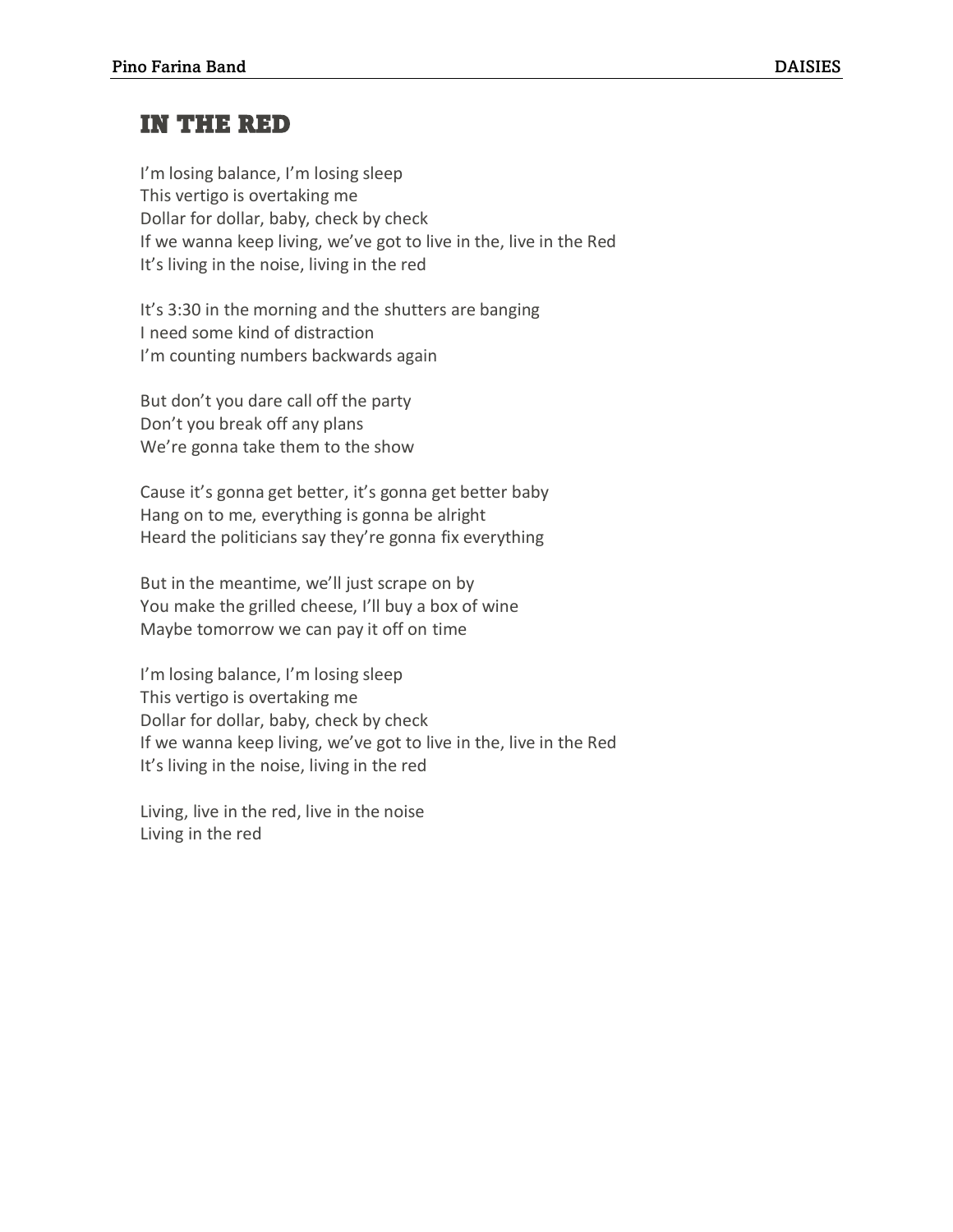### GRACE

No, I'll never understand what woke me up that night I just laid my baby down and turned off the light And as a silence filled the room, a comfort filled my soul I thought "This is my family, this is my home" But little did I know, it was out of my control

And only ninety minutes gone, that's all it took to change The only world we've ever known was swallowed up by flames In the bed where we made love, our little angel's baby dolls The walls we built together in embers on the ground Ashes they fall, left us with nothing at all

No, we've never been closer baby, we still got faith We're standing here together, and we still got Grace No, we've never been stronger baby, we still got faith No, it's never been clearer now, we still got Grace We still got Grace

#### We still got Grace

I've been over and over again, running circles through my mind Was there something that I could've changed, I can't live this life in rewind Cause all that really matters now, we got a chance to start again We can make it through this, our love is gonna get us through anything Ohh, ashes will fall, ohhh, were gonna rebuild these walls

No, we've never been closer baby, we still got faith We're standing here together, and we still got Grace No, we've never been stronger baby, we still got faith No, it's never been clearer now, we still got Grace We still got Grace

No, we've never been closer baby, we still got faith We're standing here together, and we still got Grace No, we've never been stronger baby, we still got faith No, it's never been clearer now, we still got Grace We still got Grace

We still got Grace We still got Grace We still got Grace We still got Grace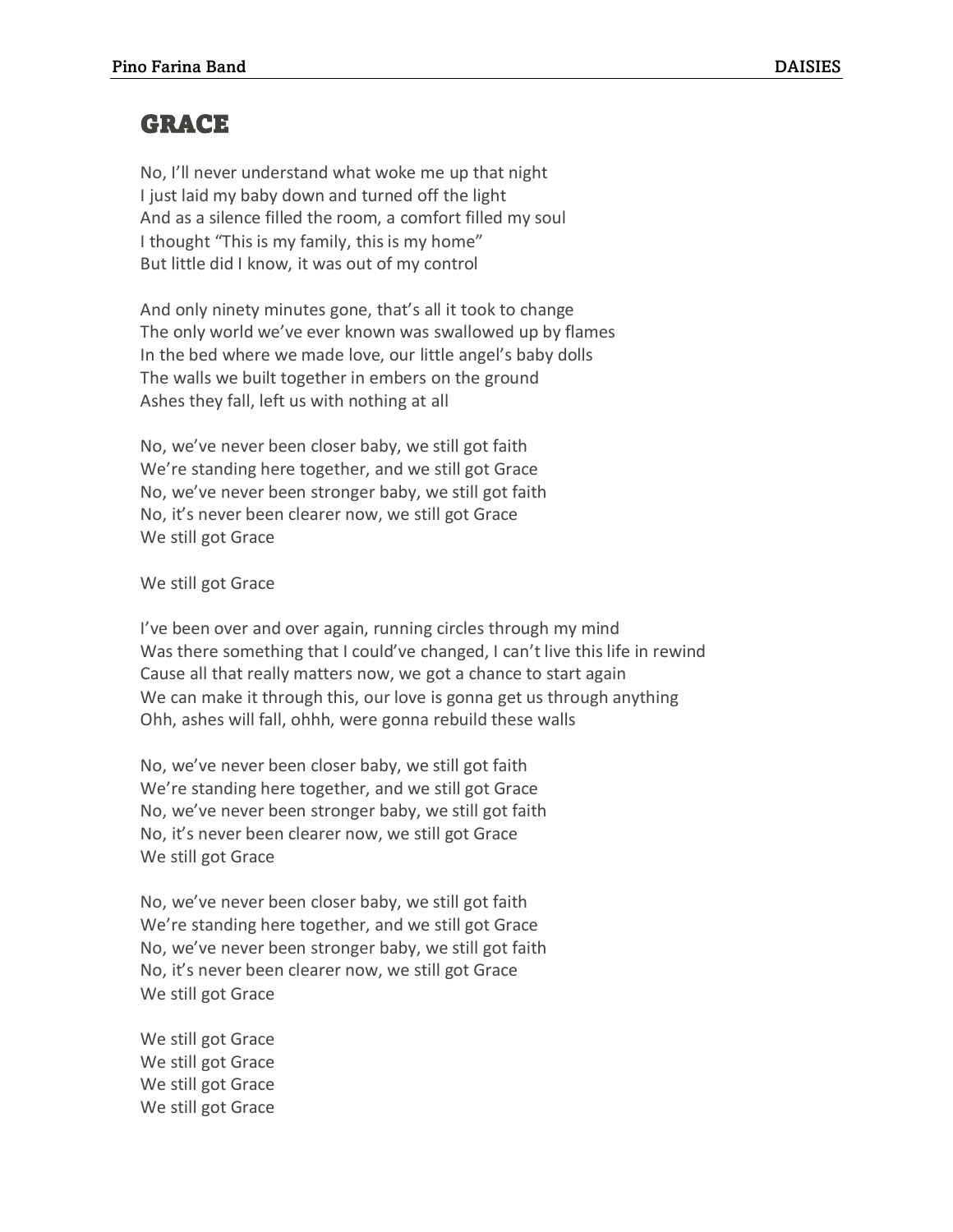### RISING SUN

Deny it all you want, you're never gonna get free You can try to sell your peace, you're never gonna sell me And realize you can't control, that these skies they're moving on No, you're never gonna do bad things to me

Don't ever think that you can hold me down Cause I'm coming up like the rising sun Won't waste my matches on your gasoline Cause the lies you tell yourself you're starting to believe

The bottle falls and shatters all over the ground Just like the words they fall out, fall out of your mouth What did think that rock n' roll would just fade away I'm not playing your games to end up right where we began

I'll never get it back, I want that piece of me back I'll never get it back, get it back no I'll never get it back, what you took from me I'll never get it back, get it back

A million fireflies the sky lit up Before my eyes it all lit up in flames Don't ever think that you can hold me down Cause I'm coming up like the rising sun Won't waste my matches on your gasoline Cause the lies you tell yourself you're starting to believe

Don't ever think that you can hold me down Cause I'm coming up like the rising sun Won't waste my matches on your gasoline Cause the lies you tell yourself you're starting to believe

The bottle falls and shatters all over the ground Just like the words they fall out fall out of your mouth What did think that rock n roll would just fade away I'm not playing your games to end up right where we began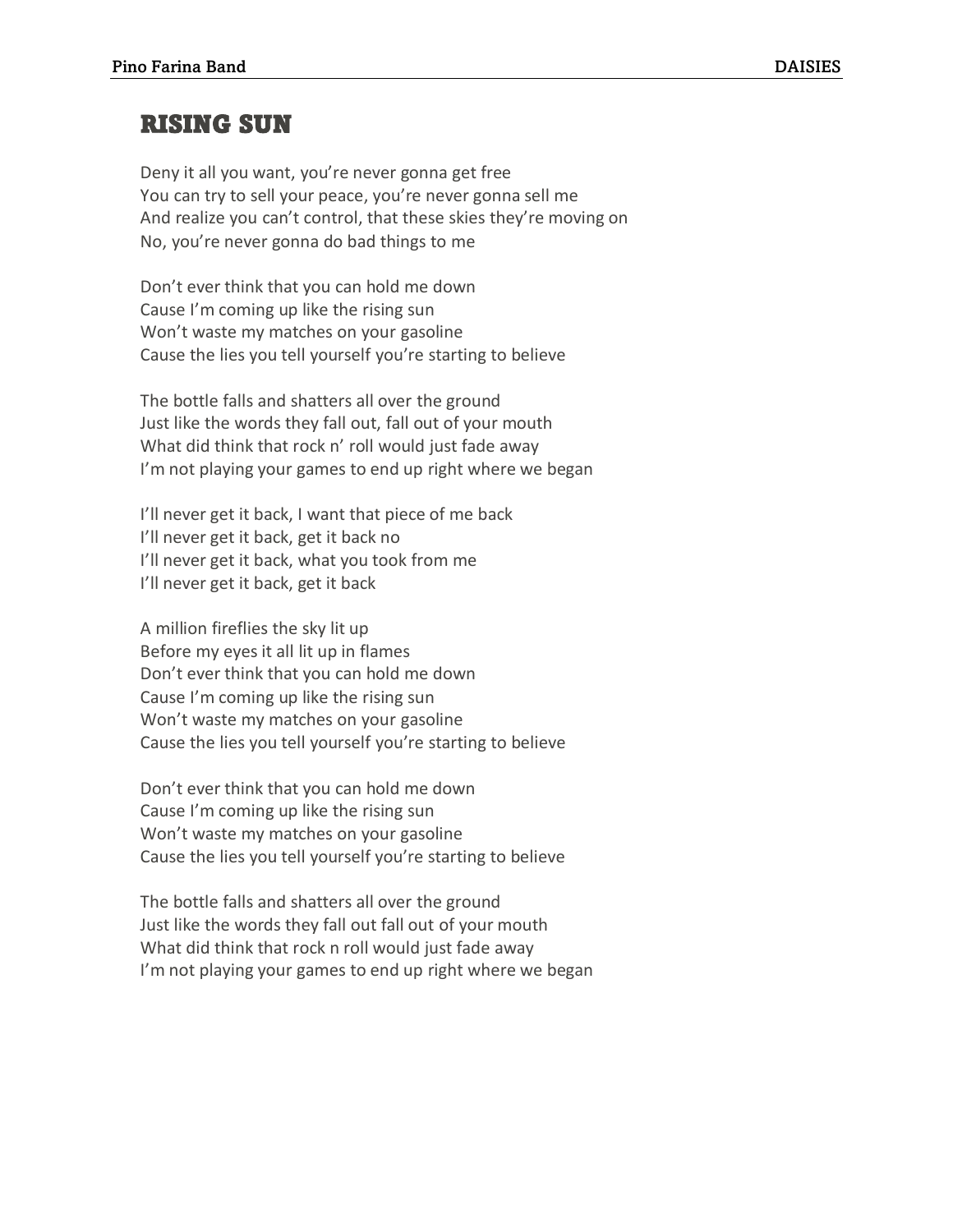## STAY AWAKE

Wish you could stay awake Wish you could stay awake Wish you could stay awake to see

Come on were heading north, we're gonna go see the angels They're gonna hook you up, they're gonna make you feel better And when you're tangled up in wires, I'll be tangled up with mine I'll be staring out the window, willing to swallow my pride

I watch the sun break free from the clouds Wish you could stay awake to see But I know it's kicking in, I could never be so brave But I'm doing my best to figure it out Cause that's what I gotta do, ohh ohh ohh What I gotta do, ohh ohh ohh

And what about us, we're in a state of destruction She needs a place to heal, not in a house that's broken And what about love, she needs to know that it's real She's gotta have faith in something, she needs to know we'll be here

I watch the sun break free from the clouds Wish you could stay awake to see I find it hard to believe you can't put that bottle down When I'm doing my best to figure it out Cause that's what I gotta do, ohh ohh ohh What I gotta do, ohh ohh ohh

Wish you could stay awake Wish you could stay awake Wish you could stay awake to see

Wish you could stay awake Wish you could stay awake Wish you could stay awake to see Wish you could stay awake Wish you could stay awake Wish you could stay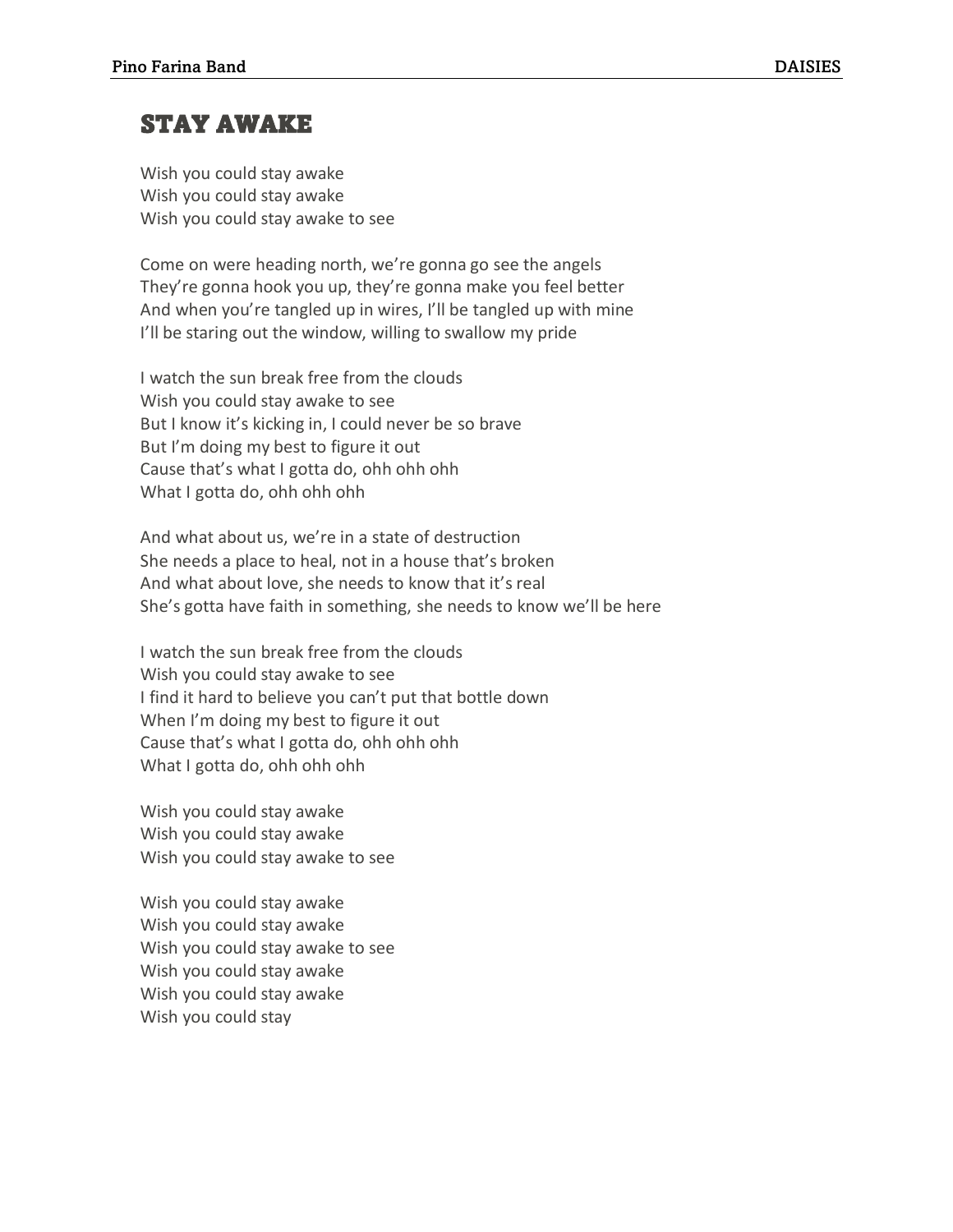## OUT OF YOUR HEAD

Just get it out of your head now Cause it's gonna get better yeah

Don't go beating up yourself Don't go hiding on a shelf Don't go shutting out every arm you ever crawled under

I know you'd crawl inside your skin You'd never choose the shape you're in But don't go thinkin' you're the only one Who's ever been broken

Don't you know what your love is worth Don't you know that you're beautiful Come on in...

Just get it out of your head now Cause it's gonna get better yeah Just get it out of your head now Cause it's gonna get better yeah

Don't go losing all control Don't go digging up a hole Don't go hanging on to someone That you know is drowning

Before you say there's nothing left Won't always know what happens next Don't go saying things you might regret You can't get it back no

Don't you know what your love is worth Don't you know that you're beautiful Don't you know what your love is worth Come on in....

Just get it out of your head now Cause it's gonna get better yeah Just get it out of your head now Cause it's gonna get better yeah